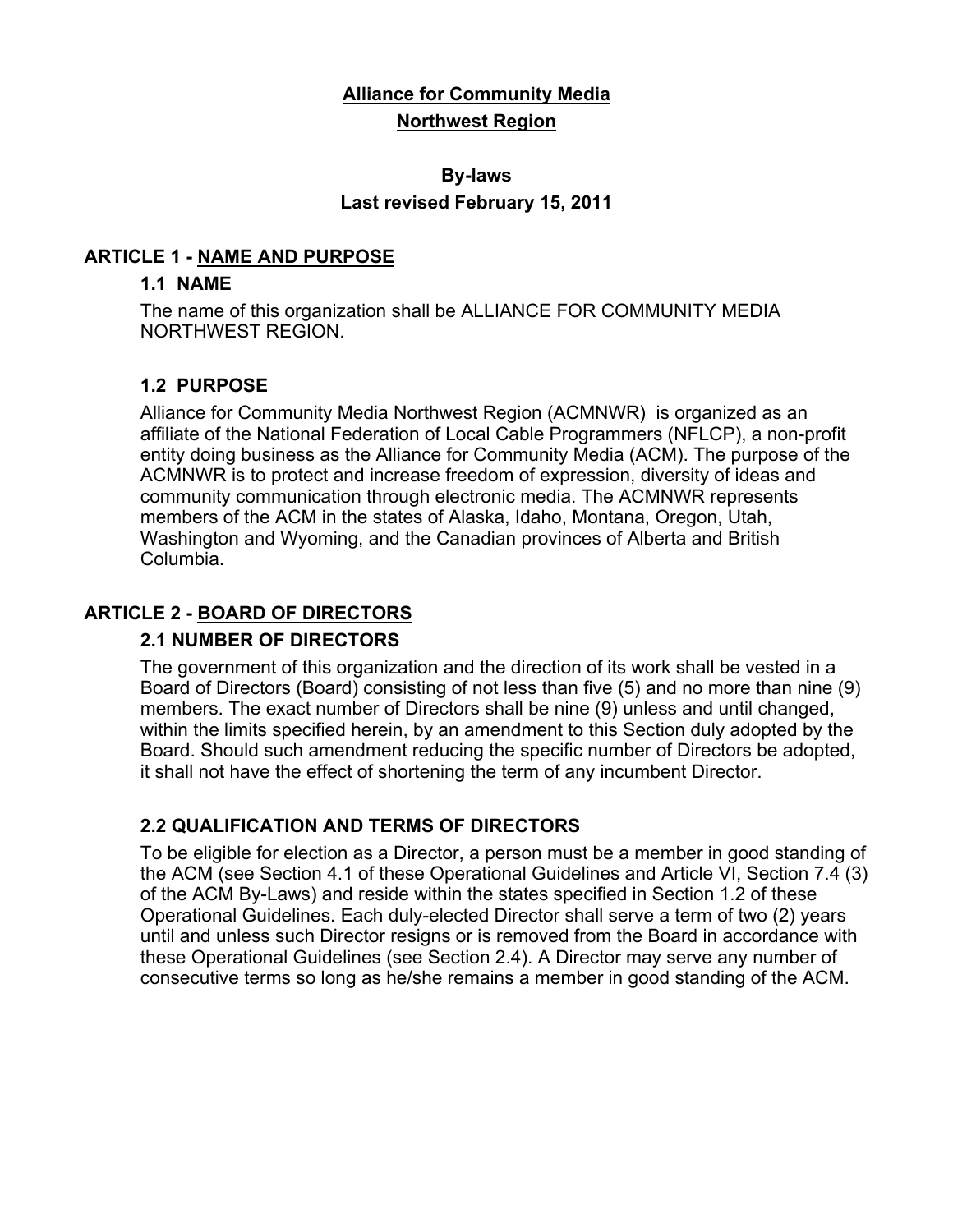# **2.3 ELECTION OF DIRECTORS**

The Northwest Region will elect their leadership between July 1<sup>st</sup> and September 30th every year by mail ballot. All Region Board Members elected at-large assume office at the Northwest Region Annual Retreat. The Chair and At-large Members of the Region Board shall be elected in the following manner:

- 1.) The Chair shall appoint a Member who is not a candidate for election, hereafter known as the "Election Official", to conduct the election.
- 2.) A call for nominations describing the position and election process, a nomination form, and a list of who to contact for more information shall be mailed to all ACM Members from the Northwest Region at least 30 days prior to the close of nominations.
- 3.) An individual shall be deemed a candidate for election if they return a completed nomination form to the address indicated by the Election Official by the deadline stated. The nomination form shall require the following information: Name and address of the candidate; Disclosure of any income received by any telecommunications entity within the past year and of any financial interest held in any telecommunications entity; An optional statement of interest and qualifications not to exceed 200 words.
- 4.) Any candidate who violates any provision governing elections shall be subject to disqualification by the Election Official. A disqualified candidate may appeal to the Region Board.
- 5.) In the event that the number of open seats and the number of candidates is equal, the election shall be deemed completed and no ballot will be mailed. If, a ballot is necessary due to more candidates than open seats, the election official, within 21 days after the close of nominations, shall mail first-class to every Member of record from the Region one ballot which includes the names of all At-large candidates, their financial disclosures, and the first 200 words of their candidates' statements, retyped into a common format. The ballots shall be numbered consecutively. Included with the ballots will be instructions for the return of the ballots to the Election Official and the date by which ballots much be received, which date shall be not less than 35 days not more than 49 days after the close of nominations.
- 6.) Voting shall be non-cumulative with each voting member allowed one vote per position available.
- 7.) Those candidates who receive the largest number of votes shall be elected so long as positions remain unfilled. If there are both on-year and two-year terms available for election, those candidates who receive the largest number of votes shall be assigned to the two-year terms so long as they are available. Board Members elected At-large in this fashion (with the exception of the Chair) may subsequently swap one and two-year terms by mutual consent and a Majority vote of the Board.
- 8.) In the case of a tie vote for the last available position, the Election Official shall certify such names to the Chair who shall in turn promptly notify the Region Board. The responsibility of breaking the tie shall be that of the current Region Board, whose decision shall be decided by a Majority vote. Whenever practicable, the Region Board shall bold interviews with each candidate prior to voting to break the tie.
- 9.) Within 60 days from the close of nominations, the Election Official shall count the ballots, determine the winning candidates, and certify their names in writing to the Chair. The Chair shall promptly notify all candidates of the outcome of the election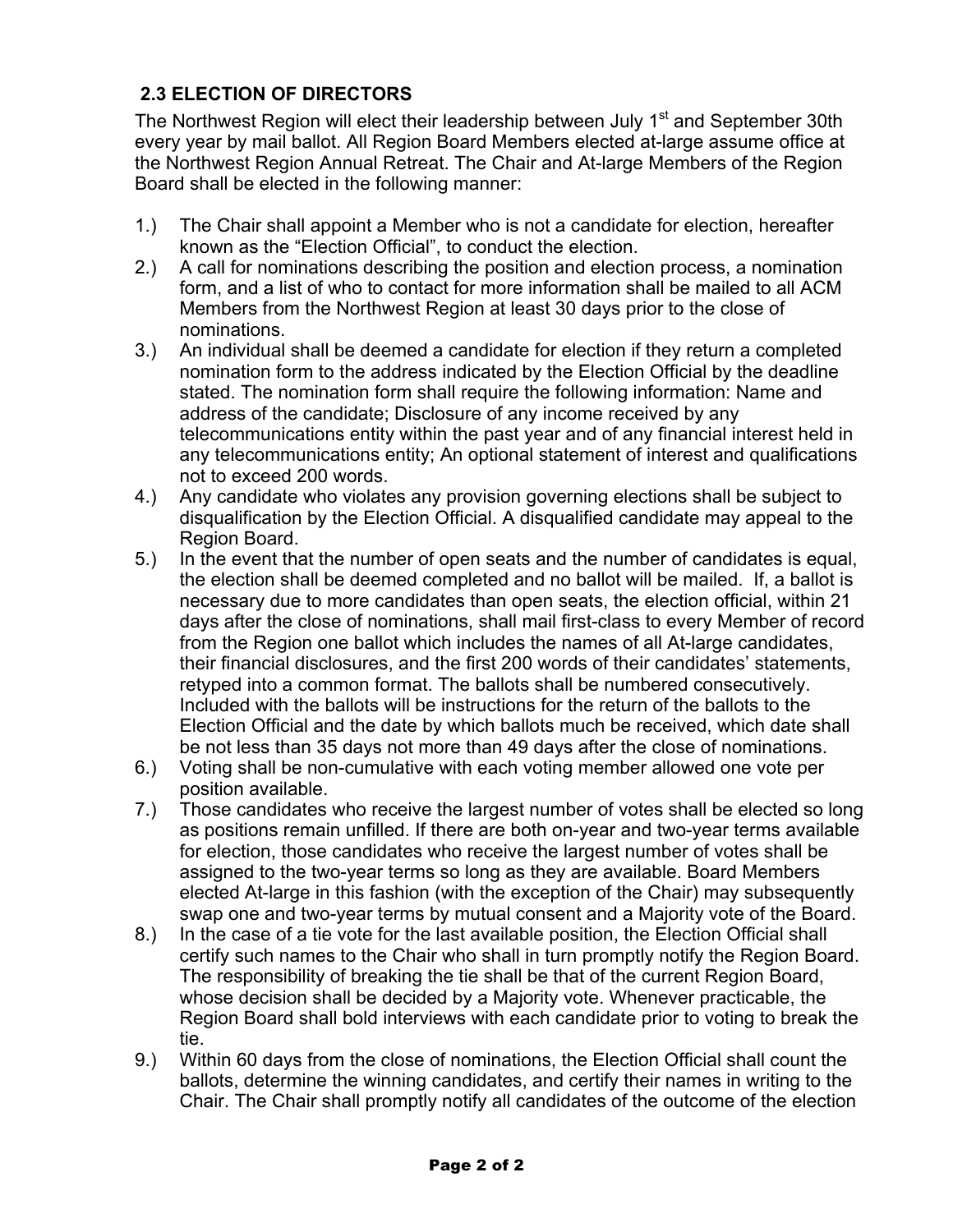and shall cause the results to be published to the Members at the earliest convenient time.

- 10.) The Election Official shall transfer all ballots to Secretary within 30 days, who shall safeguard all ballots and maintain them for inspection by any Member for a period of two years from the deadline for returning ballots.
- 11.) Any violation of these procedures on a Member's ballot shall invalidate the entire ballot. If two ballots are received, both bearing an identical serial number, both such ballots shall be invalidated.
- 12.) If a candidate disputes the election results, she/he must notify both the Region Chair and the Region Secretary within two weeks of the election results being published. The Region Chair, and if necessary The Region Board, will work with the parties involved to resolve the dispute. Any decision reached by the Region Board shall be final.

## **2.4 RESIGNATION AND REMOVAL OF DIRECTORS**

## **2.4.1 Resignation**

Any Director may resign from the Board at any time by giving written notice to the Board. Such resignation shall become effective at such time as said notice is received by the Board or at any later time as specified in said notice. Acceptance by the Board of such notice shall not be necessary to make it effective. Any Director not attending any three (3) consecutive regular meetings of the Board (unless excused by the Chair) shall be deemed to have voluntarily resigned from the Board. Resignation by any Director shall be without prejudice to the rights, if any, of the ACMNWR under any contract to which such Director is a party.

# **2.4.2 Removal**

A duly-elected or appointed Director may be removed from the Board whenever, in the sole judgment of the Board, the best interest of the ACMNWR will be served by such removal. A unanimous vote of the Board (minus the member(s) suggested for removal) in favor of removal of a Director shall be necessary for such removal to occur. Removal of any Director shall be without prejudice to the contract rights, if any, of the Director so removed. Election or appointment of a Director shall not in and of itself create any contract rights.

# **2.5 VACANCIES**

Any Directorship vacancy, whether created by resignation, removal or other circumstance, shall be filled by appointment of an ACM member in good standing (in accordance with Sections 2.2 and 4.1) by the Board Chair with the consent of a simple majority of the Board. Any Director appointed to fill a vacancy shall serve as a Director for the remainder of the term to which she/he has been appointed.

## **2.6 VOTING**

Each Director shall be allocated one (1) vote on each matter subject to vote by the Board, which vote may be designated by proxy.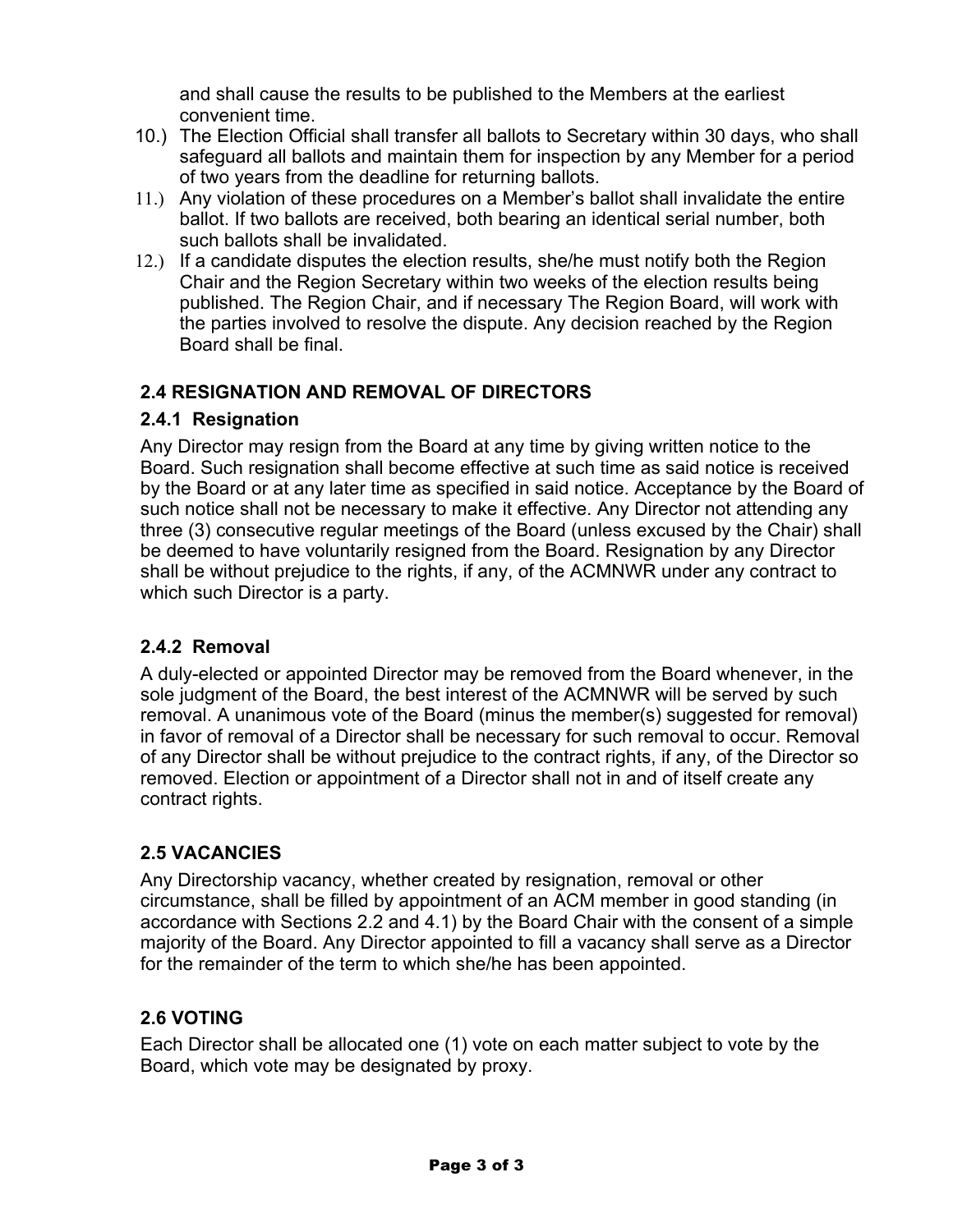No Director shall vote on a resolution concerning a contract, determination of salary or any other transaction between the ACMNWR and such Director or between the ACMNWR and a corporation, firm, association or any other entity in which such Director has a financial interest.

## **2.7 QUORUM**

At all meetings of the Board, a simple majority of the authorized number of Directors shall constitute a quorum for the transaction of business and the act of a majority of Directors present at any meeting at which a quorum is present shall be the act of the Board as a whole. If a quorum is not present at any meeting of the Board, the Directors present at such meeting may adjourn the meeting from time to time without notice other than announcement at such meeting, until a quorum is present.

# **2.8 OPERATIONS**

Responsibilities of the Board for the operations of the ACMNWR shall include, but not be limited to:

- *1.)* Approval or ratification of any contract, agreement or other instrument entered into by the ACMNWR, and;
- 2.) Review and ratification or approval of any budget necessary for the conduct of ACMNWR activities, and;
- 3.) Organization of an Annual Regional Conference to be held at such time and at such place as designated by the Board, and;
- 4.) Assisting ACM and ACMNWR members and member organizations and all Access Centers in the Northwest Region to foster strong community media participation.

## **2.9 DIRECTORS' OBLIGATIONS**

Directors shall be required to fulfill the following obligations:

- 1.) Participate in Board conference calls when such calls are scheduled.
- 2.) Take no action which would cause the tax exempt status of the ACM to be placed in jeopardy.
- 3.) Maintain reasonable contact with other current ACMNWR Directors and ACM Board members as may be required.
- 4.) Be accessible to all ACMNWR members.
- 5.) Represent the ACMNWR and the ACM responsibly and professionally.
- 6.) Remain current on ACM policies and goals and strive to implement such policies and goals within the Region.
- 7.) Contribute to the building and maintaining of a financially viable ACM and ACMNWR.
- 8.) Assist ACM and ACMNWR members and member organizations and all Access Centers in the Northwest Region to foster strong community media participation.
- 9.) Maintain current ACM membership (see Section 4.1).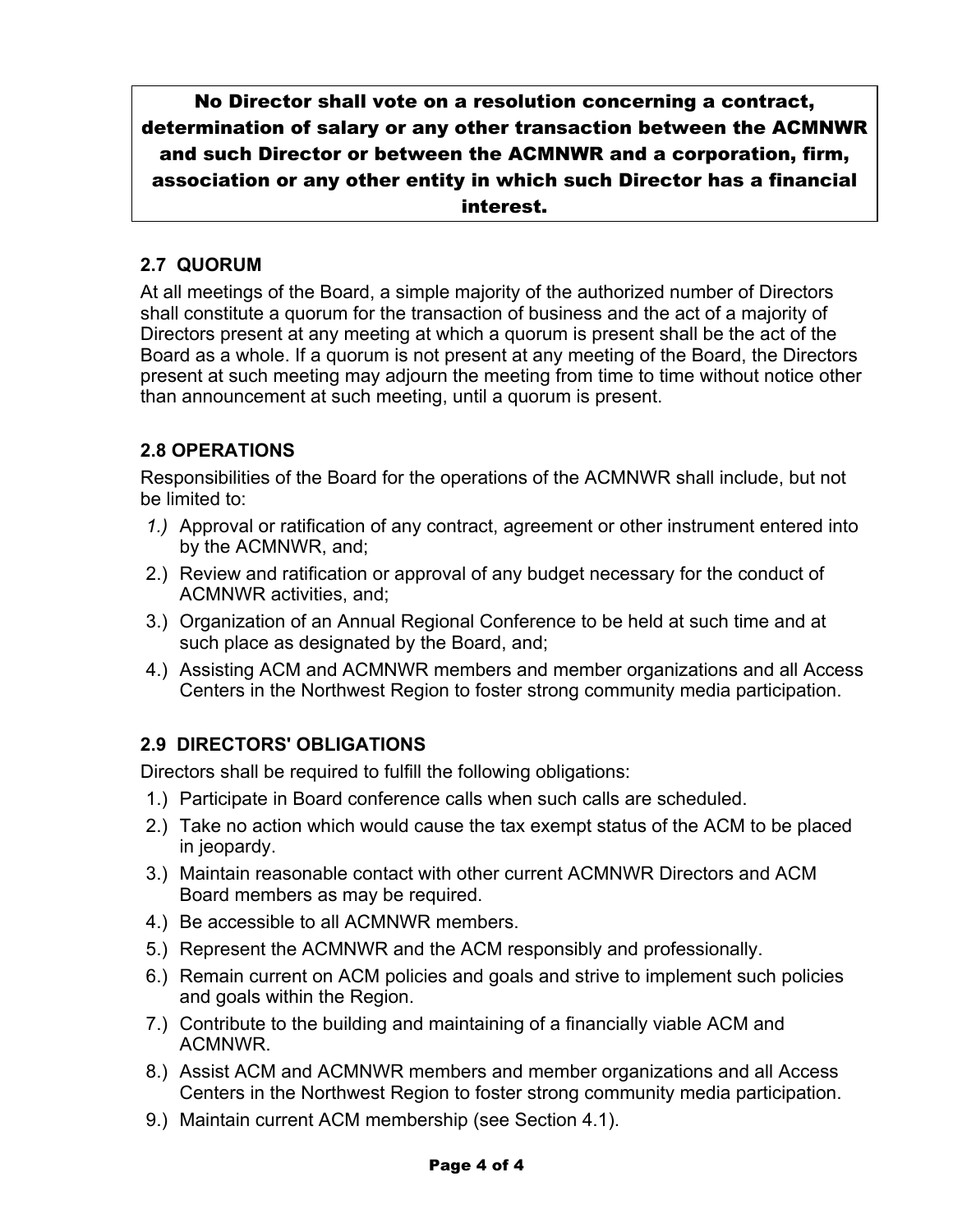# **2.10 ADVISORS**

The Board may appoint any person as an advisor to the Board and may establish a Board of Advisors.

### **2.11 MEETINGS**

### **2.11.1 Regular Meetings**

Regular meetings of the Board may be held monthly at such time and place as determined by the Board. Meetings of the Board may be held with Directors present in person, telephonically or by other electronic communication. Notice of such regular meetings may be provided to members of the ACMNWR but such notice shall not be necessary for such regular meetings to occur. Determination of the schedule for regular meetings of the Board shall be at the sole discretion of the Board. All regular meetings of the Board shall be open to attendance by any member of the ACMNWR.

### **2.11.2 Special Meetings**

Special meetings of the Board for any purpose or purposes may be called at any time by the Board Chair or any two (2) Directors. Notice of the time and place of such special meetings shall be provided to each Director personally, telephonically, by mail or by other electronic communication. Notice of such special meetings shall be provided to each Director at least twenty-four (24) hours prior to such meeting. Such special meetings may be conducted with Directors present in person, telephonically or by other electronic communication.

## **2.12 BOARD ACTION BY CONSENT WITHOUT A MEETING**

Unless otherwise restricted by statute, other applicable law or these Operational Guidelines, any action required or permitted to be taken at any meeting of the Board may be taken without a meeting if allDirectors consent thereto in writing or orally and said consent is recorded and filed in the minutes of the proceedings of the Board.

## **2.13 WAIVER OF NOTICE**

Whenever notice of any meeting or action of the Board is required, either by statute, other applicable law or these Operational Guidelines, a written waiver of such notice by the person(s) entitled to such notice shall be deemed equivalent to such notice. Attendance by a person at a meeting shall constitute a waiver of said notice except when such person attends such meeting for the express purpose of objecting to the transaction of any business on the basis that such meeting has not lawfully called or convened.

#### **2.14 FEES AND COMPENSATION OF DIRECTORS**

No member of the Board shall be compensated in whatever form for his/her services simply because she/he is a Director.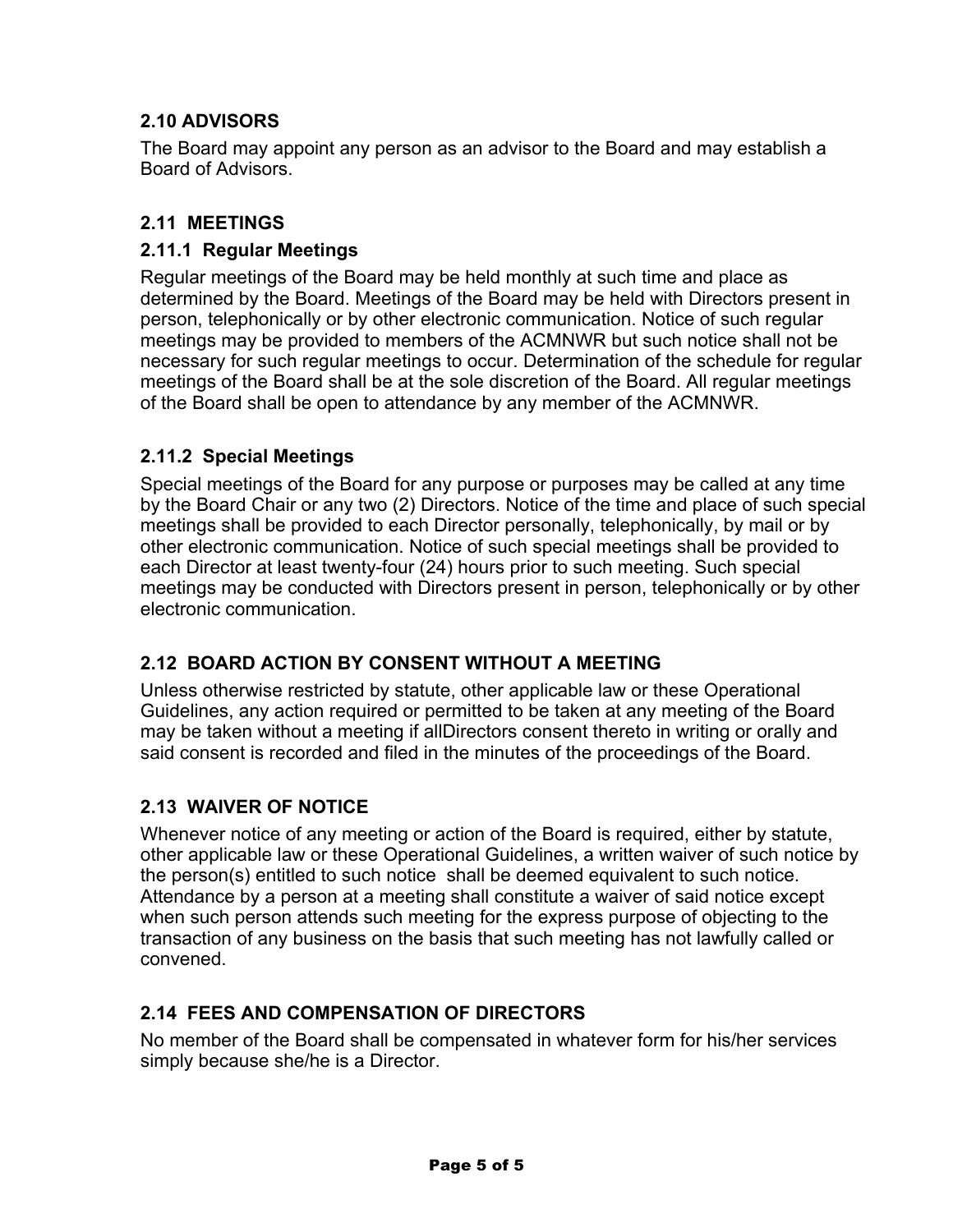## **3.1 OFFICERS**

The officers of the ACMNWR, the officers of the Board and the Executive Committee of the organization shall be identical. Officers shall consist of a Chair, a Vice-Chair, a Secretary and a Treasurer. Any two or more offices may be held by the same Director except the offices of Chair and Secretary.

### **3.2 QUALIFICATIONS OF OFFICERS**

Any Director who is a member in good standing (see Sections 4.1 and 2.2) of the ACMNWR shall be eligible for election or appointment as an Officer, with the exception of the office of Chair, for which separate qualifications (see Section 3.2.1) are set forth in these Operational Guidelines.

#### **3.2.1 Qualifications of Chair**

To be eligible for election as Chair, a person must be an individual member in good standing of the ACM (as set forth in Section 7.4 (2) of the ACM By-Laws) and a member in good standing of the ACMNWR (see Section 4.1) and reside in the one of the states specified in Section 1.2 of these Operational Guidelines.

## **3.3 ELECTION OF OFFICERS**

Officers shall be elected by a simple majority vote of the Board at the first regular meeting of the Board (generally, but not specifically, the Board Fall Retreat) following completion of the Board election process.

#### **3.4 TERMS OF OFFICERS**

Officers shall serve terms of one (1) year. Any Director may serve any number of consecutive terms as an Officer so long as such Director remains a member in good standing of the ACM (see Section 4.1).

#### **3.5 VACANCIES**

Any Officer vacancy, whether created by resignation, removal or other circumstance, shall be filled by appointment of a current Director by the Board Chair with the consent of a majority of the Board. Any Officer appointed to fill a vacancy shall serve as an Officer for the remainder of the term to which he/she has been appointed. In the event the office of Chair is vacated, whether by resignation, removal or other circumstance, the sitting Vice-Chair shall assume the office of Chair and serve as Chair for the remainder of the unexpired Chair term.

#### **3.6 DUTIES OF OFFICERS**

**3.6.1 Chair -** The Chair shall be the Chief Executive Officer of the ACMNWR and shall, subject to the control of the Board, have general supervision, direction and control of the business and the officers of the ACMNWR. The Chair shall preside, or designate a presiding officer, at all meetings of the members of the ACMNWR and at all meetings of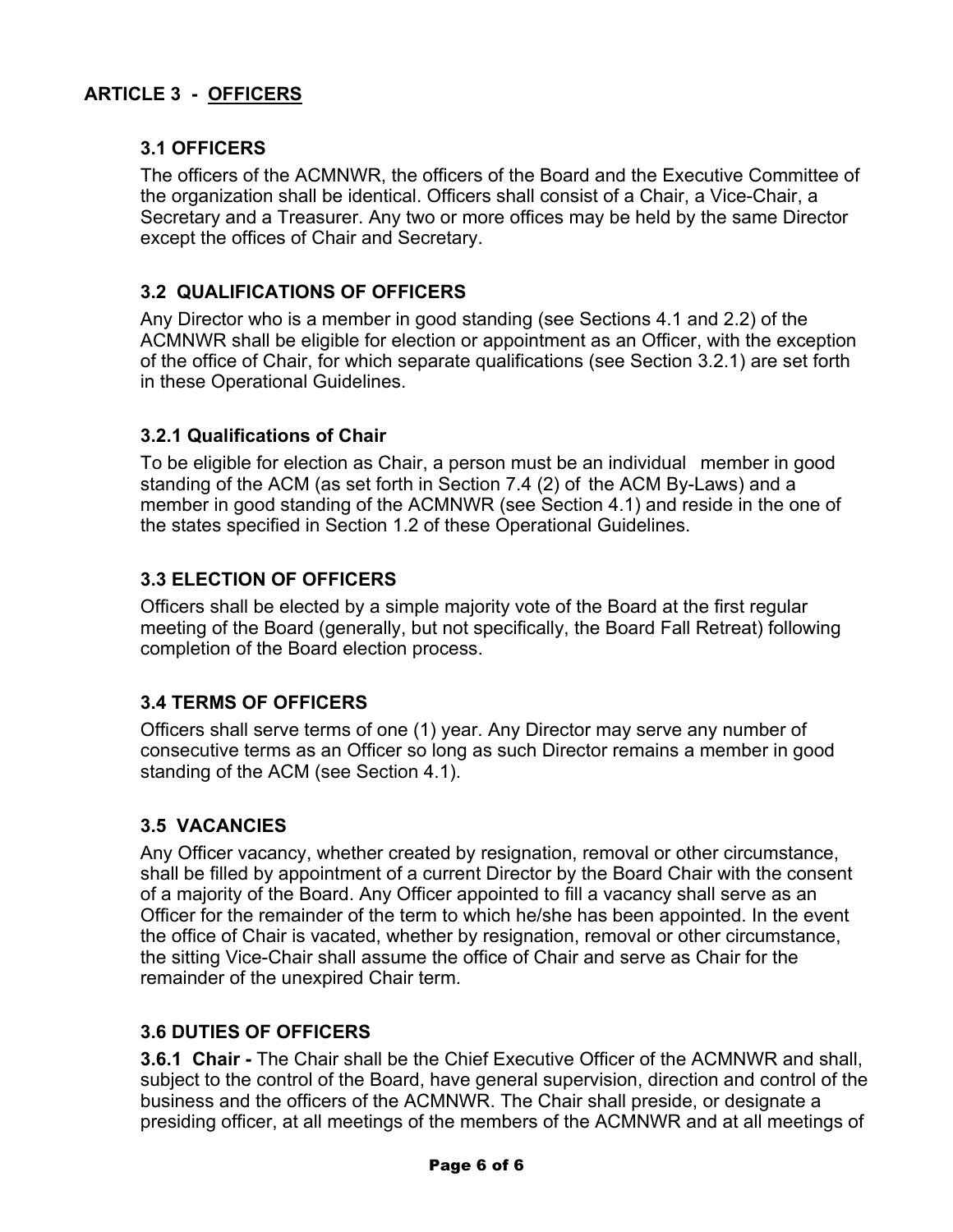the Board. The Chair shall have all the general powers and duties of management usually vested in the office of president of a corporation and shall perform all duties incident to this office. The Chair shall have all other such powers and duties as may be prescribed by the Board or these Operational Guidelines.

**3.6.2 Vice-Chair** - In the absence of the Chair, for whatever reason, the Vice-Chair shall perform all the duties of, have all the powers of and be subject to the restrictions of the office of Chair. The Vice-Chair shall have all other such powers and duties as may be prescribed by the Board or these Operational Guidelines.

**3.6.3 Secretary -** The Secretary shall keep or cause to be kept, at such place as the Board may direct, the following:

- 1.) Current ACM By-Laws and ACMNWR Operational Guidelines;
- 2.) A record of members of the ACMNWR including names, addresses and contact information;
- 3.) A record of ACMNWR Directors and Officers including names, addresses and contact information, and;
- 4.) A book of the minutes of all meetings and actions of ACMNWR Directors, committees of Directors and members.
- 5.) The Secretary shall give or cause to be given notice of all meetings of the members and the Board as required by statute or these Operational Guidelines. The Secretary shall serve as the Election Official for all ACMNWR elections, overseeing the election process, ensuring fairness in the election process and ensuring the election process, as set forth in Section 2.3 of these Guidelines, is adhered to. The Secretary shall have all other such powers and duties as may be prescribed by the Board or these Operational Guidelines.

**3.6.4 Treasurer -** The Treasurer shall keep and maintain or cause to have kept and maintained correct and adequate books and records of accounts and finances of the ACMNWR in sufficient detail to show the purpose for such expenditure and source of all income and provide or cause to have provided such information to the ACM national office. All disbursements for expenditures shall be made by check. Payment of expenses shall be approved by 2 officers of the board. The four officers of the board shall be the authorized signers on the accounts. The treasurer shall prepare and present or cause to be prepared and presented a simple statement of the books at each regular meeting of the board or at such time as the board may direct. The books of accounts and finance shall at all reasonable times be open to inspection by any Director and kept at such place as the Board may direct. The Treasurer shall be the property officer. The Treasurer shall insure that inventories are conducted and shall maintain or cause to be maintained a current record of all property of the ACMNWR. Unaccountable losses of property shall be reported to the Board. The Treasurer shall have all other such powers and duties as may be prescribed by the Board or these Operational Guidelines.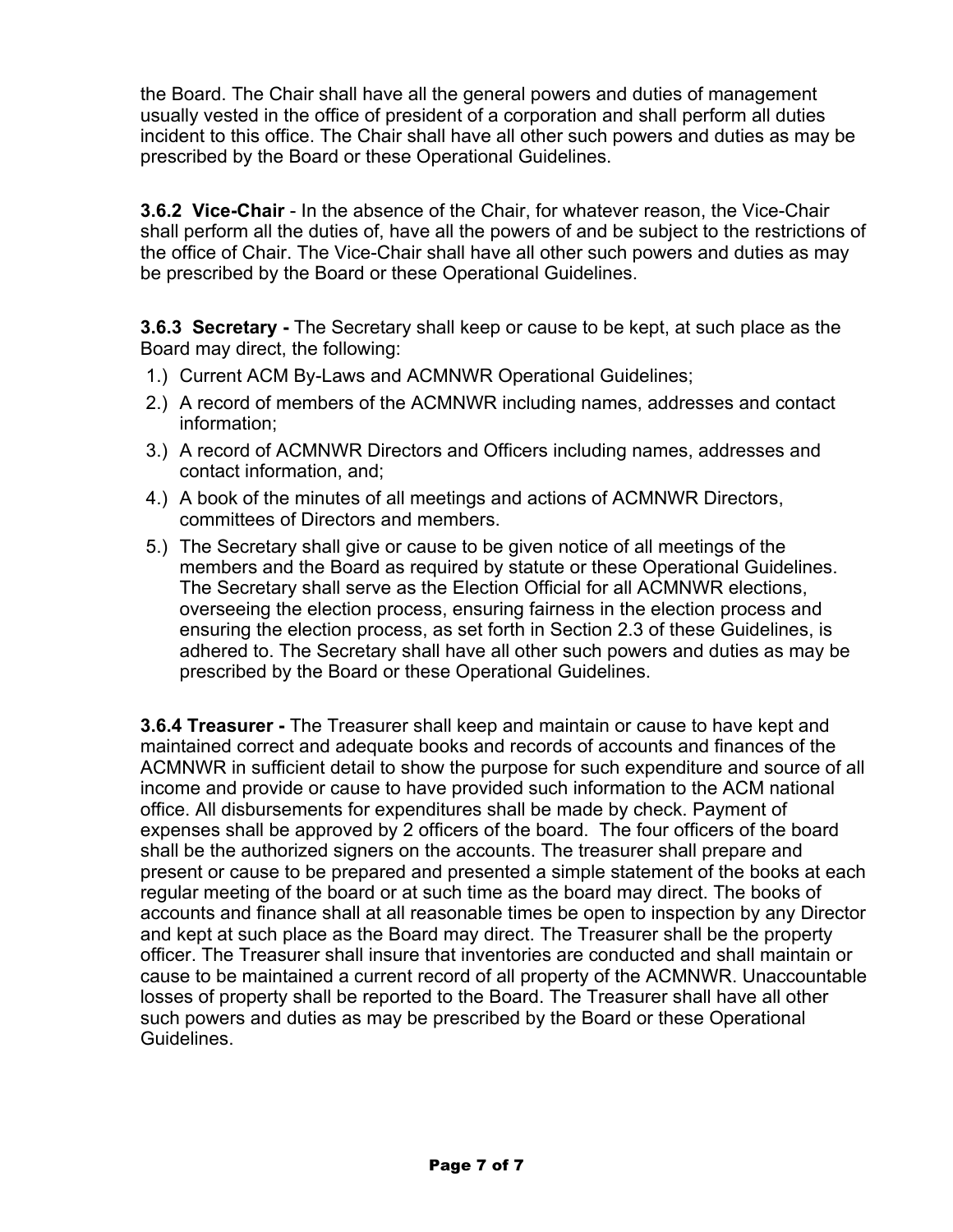## **3.7 COMMITTEES OF THE BOARD**

With the exception of the Executive Committee (see Section 3.1) the Board may elect or appoint any person(s) to any number of Committees and may elect or appoint any person(s) as said Committee Chairs at its discretion.

## **ARTICLE 4 - ACMNWR MEMBERSHIP**

### **4.1 ACMNWR MEMBERSHIP ELIGIBILITY**

Membership in the ACM (according to terms set forth in Article 1, Sections 2.1 and 2.5 of the ACM By-Laws) shall be required for membership in the ACMNWR. Any ACM member current with her/his ACM dues (as determined by policy of the ACM Board of Directors) shall be considered an ACM member in good standing. Any ACM member in good standing, whether as an individual member or as a representative of an organizational member, residing within the states of Alaska, Idaho, Montana, Oregon, Utah, Washington or Wyoming shall be considered a member of the ACMNWR.

## **4.2 ACMNWR MEMBER VOTING**

Each member in good standing of the ACMNWR (as defined in Section 4.1 of these Guidelines), whether as an individual member or as the representative of an organizational member, shall be allocated one (1) vote on each matter subject to vote by the membership.

#### **4.3 ACMNWR MEMBER QUORUM**

At all meetings of the general membership of the ACMNWR, one-tenth (1/10) of the current membership or members having the right to vote (as defined in Sections 4.1 and 4.2) shall constitute a quorum for the transaction of business and the act of a majority of the members present at any such meeting at which a quorum is present shall be the act of the membership as a whole except as may be otherwise specifically provided by statute or other applicable law. If a quorum is not present at any meeting of the membership, the members present at such meeting may adjourn the meeting from time to time without notice other than announcement at such meeting, until a quorum is present.

#### **4.4 MEMBERSHIP MEETINGS**

#### **4.4.1 Annual Meeting**

The Annual Meeting of the members of the ACMNWR shall be held in conjunction with the ACMNWR Annual Conference each year on a date and at a time and place designated by the Board. At said Annual Meeting, nominations for Directors shall be opened and any other proper business of the organization may be transacted.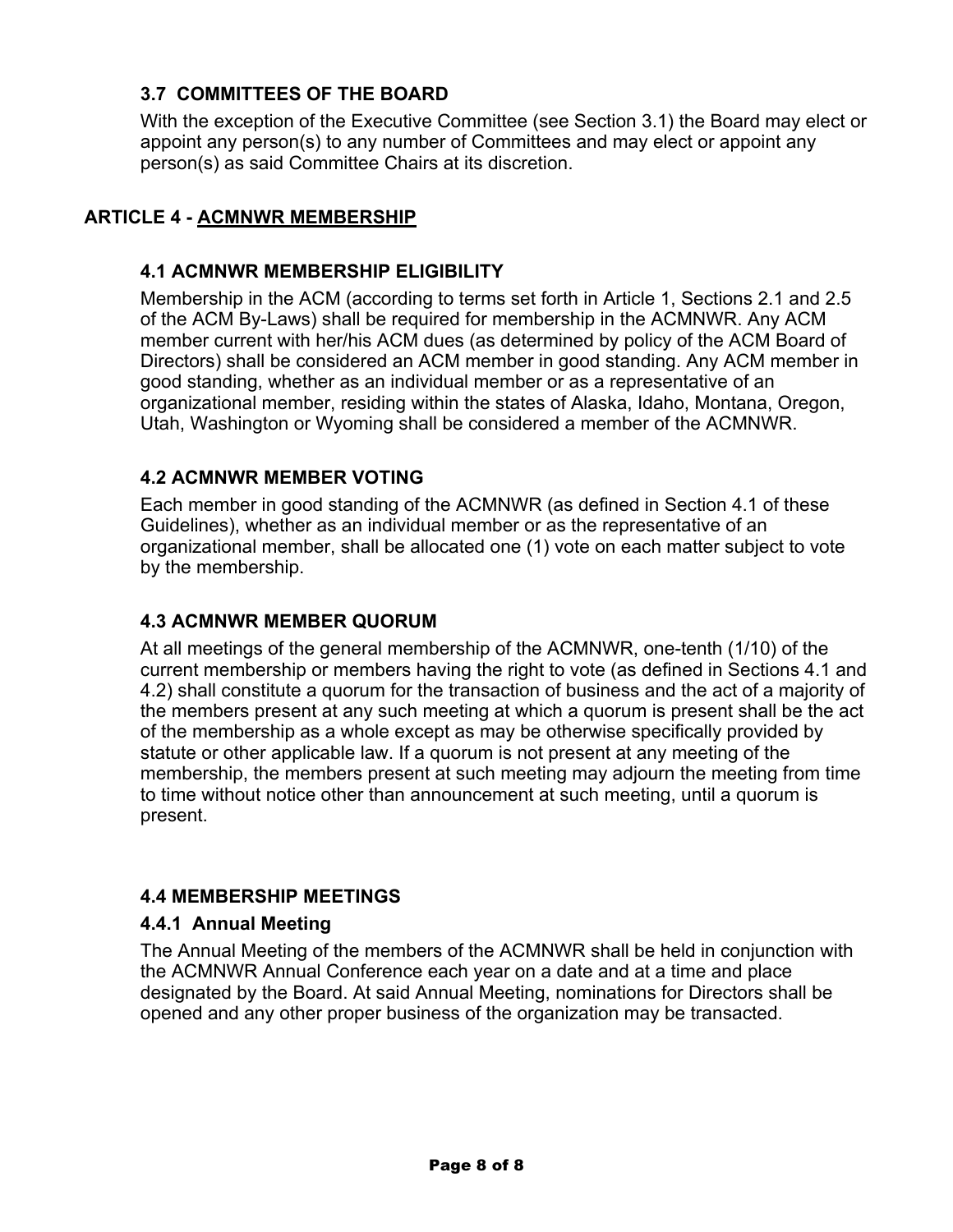## **4.4.2 Special Meetings**

Special meetings of the members of the ACMNWR may be called by the Chair, any two (2) Directors, or a simple majority of current ACMNWR members entitled to cast votes (see Sections 4.1 and 4.2) at such meeting.

### **4.5 NOTICE OF MEETINGS**

Notice of the annual meeting of the membership of the ACMNWR shall be provided to each member, either personally, by mail, telephonically or by other electronic communication not less than 10 and no more than 90 days prior to such meeting. Notice of regular meetings of the membership shall be provided to each member of the ACMNWR, either personally, by mail, telephonically or by other electronic communication not less than 3 days prior to such meeting. Notice of special meetings of the membership, including the purpose or purposes of such meeting, shall be provided to each member of the ACMNWR, either personally, by mail, telephonically or by other electronic communication not less than 3 days prior to such meeting, by or at the direction of the Chair, Secretary, Directors or members calling such special meeting.

## **ARTICLE 5 - GENERAL MATTERS**

### **5.1 AMENDMENTS TO GUIDELINES**

These Operational Guidelines may be amended by a simple majority vote of those Directors present at any annual, regular or special meeting of the Board given a quorum (see Section 2.7) is present.

## **5.2 PARLIAMENTARY AUTHORITY**

Roberts Rules of Order, Revised, (Current Edition) shall be the official parliamentary authority for this body and shall determine all questions of parliamentary procedure.

#### **5.3 INDEMNIFICATION OF OFFICERS AND DIRECTORS**

This organization shall, to the maximum extent and in the manner permitted by statute, indemnify each of its Directors and Officers against expenses, judgments, fines, settlements and other amounts actually and reasonably incurred in connection with any proceeding, arising by reason of the fact that such person is or was an agent of this organization.

#### **5.4 EQUAL OPPORTUNITY**

The ACMNWR shall ensure that no individual is discriminated against with regard to membership, services, access to information or any activity of the organization because of creed, color, national origin, sex, age, sexual orientation, religious belief, physical challenges, developmental challenges, political belief, economic status or for any other reason contrary to law. The ACMNWR Board of Directors and all ACMNWR members shall be committed to promoting access to all media for all persons.

#### **5.5 NATIONAL AFFILIATION**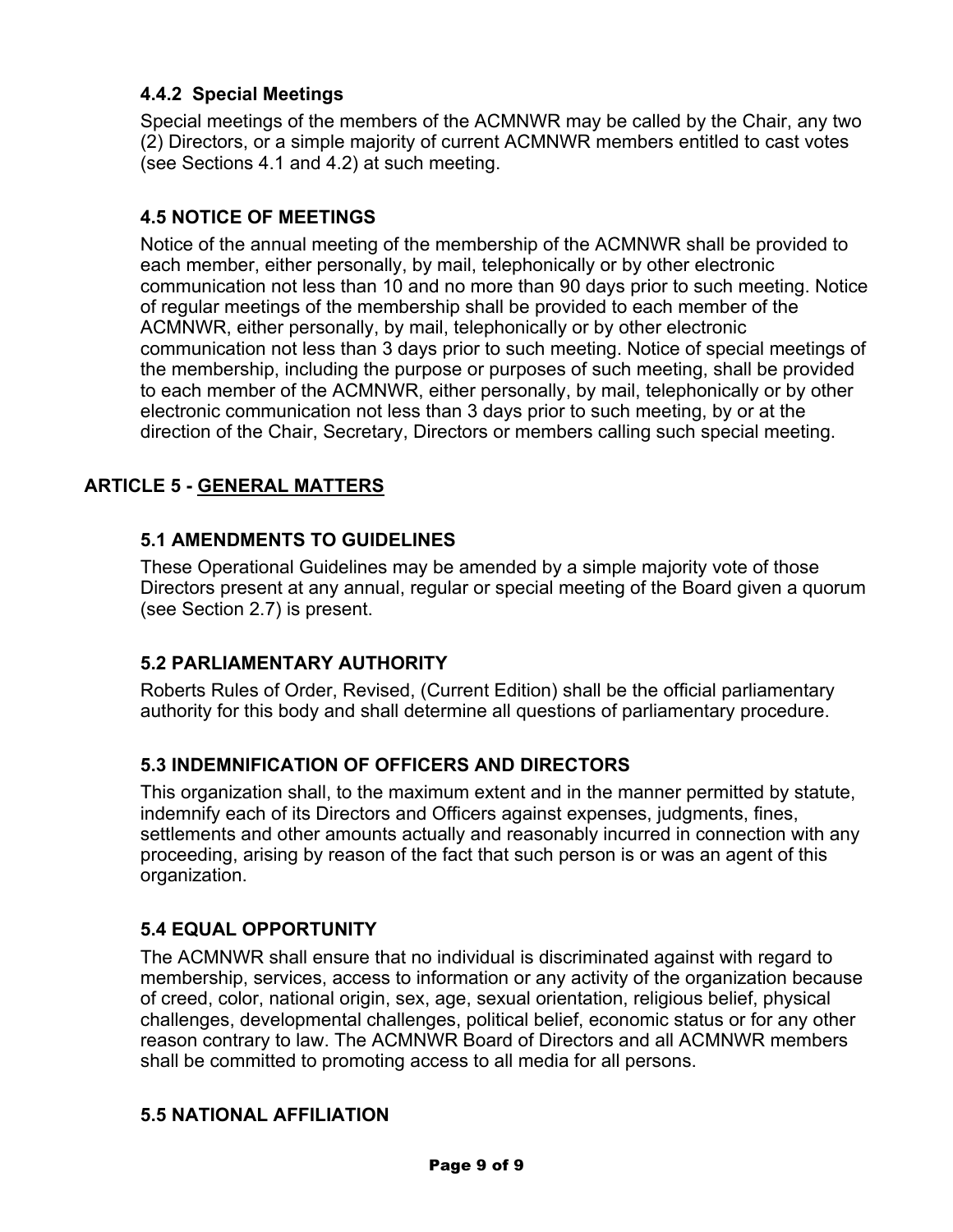The Alliance for Community Media Northwest Region hereby confirms and agrees to the following requirements with respect to the Alliance for Community Media:

The Northwest Region is organized exclusively for charitable, religious, educational and scientific purposes, including, for such purposes, the making of distributions to organizations that qualify as exempt organizations under 501c3 of the Internal Revenue Code, or corresponding section of any future federal tax code.

No part of the net earnings of the organization shall inure to the benefit of, or be distributable to its members, trustees, officers or other private persons, except that the organization shall be authorized and empowered to pay reasonable compensation for services rendered and to make payments and distributions in furtherance of the purposes set forth in the purpose clause hereof. No substantial part of the activities of the organization shall be the carrying on of propaganda, or otherwise attempting to influence legislation, and the organization shall not participate in, or intervene in (including the publishing or distribution of statements) any political campaign on behalf of any candidate for public office. Notwithstanding any other provision of this document, the organization shall not carry on any other activities not permitted to be carried on (a) by an organization exempt from federal income tax under section 501(c)(3) of the Internal Revenue Code, or corresponding section of any future federal tax code, or (b) by an organization, contributions to which are deductible under section 170(c)(2) of the Internal Revenue Code, or corresponding section of any future federal tax code.

Upon the dissolution of the organization, assets shall be distributed for one or more exempt purposes within the meaning of section 501(c)(3) of the Internal Revenue Code, or corresponding section of any future federal tax code, or shall be distributed to the federal government, or to a state or local government, for a public purpose. Any such assets not disposed of shall be disposed of by the Court of Common Pleas of the county in which the principal office of the organization is then located, exclusively for such purposes or to such organization or organizations, as said Court shall determine, which are organized and operated exclusively for such purposes.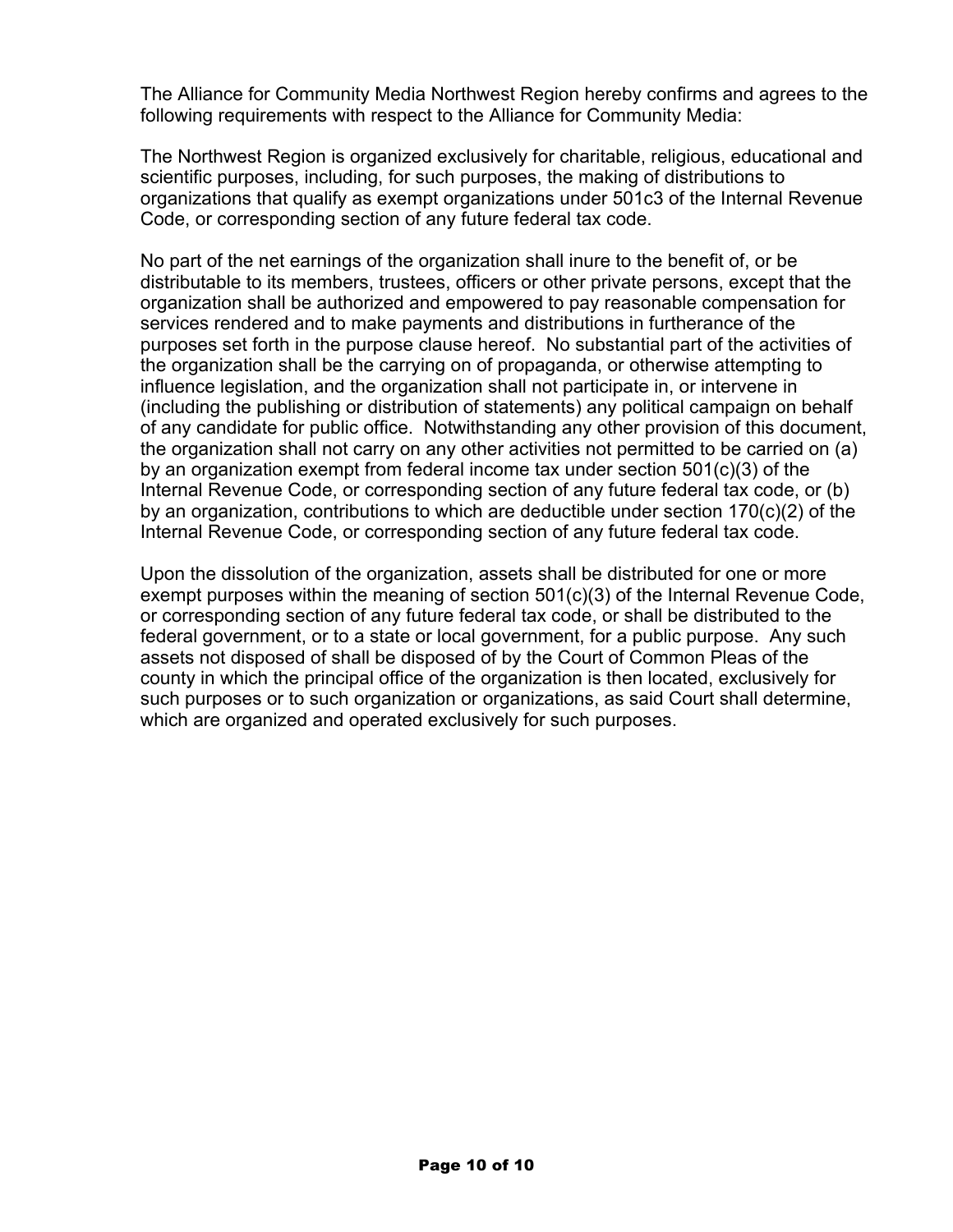*ACMNWR Appendix I*

# **Appendix I**

The tie-vote-breaking procedure (a draw) set forth in Section 2.3 of the ACMNWR Operational Guidelines shall be used in all instances to determine the final outcome of an election for ACMNWR Directors should a tie vote occur. This Appendix contains some of the possible scenarios in which the tie-vote-breaking procedure would be, and would not be, necessary. From these examples, the Election Official should be able to determine when and when not to use the tie-vote-breaking procedure to determine the outcome of an election.

## **A. When the tie-vote-breaking procedure would be necessary**

1.) In even-numbered years, should 6 or more nominees for Director receive the same number of votes cast in an election, and that number of votes is the greatest number of votes cast, the tie-vote-breaking procedure would be used to determine which nominees shall serve as Directors. The first 5 nominees whose names are drawn by the Election Official shall be named as Directors. In odd-numbered years, should 5 or more nominees for Director receive the same number of votes cast in an election, and that number of votes is the greatest number of votes cast, the tie-vote-breaking procedure would be used to determine which nominees shall serve as Directors. The first 4 nominees whose names are drawn by the Election Official shall be named as Directors.

2.) In even-numbered years, should 2 or more nominees for Director receive the same number of votes cast in an election, and that number of votes is the fifth greatest number of votes cast, the tie-vote-breaking procedure would be used to determine which nominee shall serve as a Director. The nominee whose name is drawn first by the Election Official shall be named as a Director. In odd-numbered years, should 2 or more nominees for Director receive the same number of votes cast in an election, and that number of votes is the fourth greatest number of votes cast, the tie-vote-breaking procedure would be used to determine which nominee shall serve as a Director. The nominee whose name is drawn first by the Election Official shall be named as a Director.

## **B. When the tie-vote-breaking procedure would not be necessary**

1.) Should 2 nominees for Director receive the same number of votes in an election, and that number of votes is the second greatest number of votes cast, both nominees receiving that number of votes shall serve as Directors. No tie-vote-breaking procedure would be necessary. The nominee receiving the greatest number of votes would, obviously, be elected. Those nominees